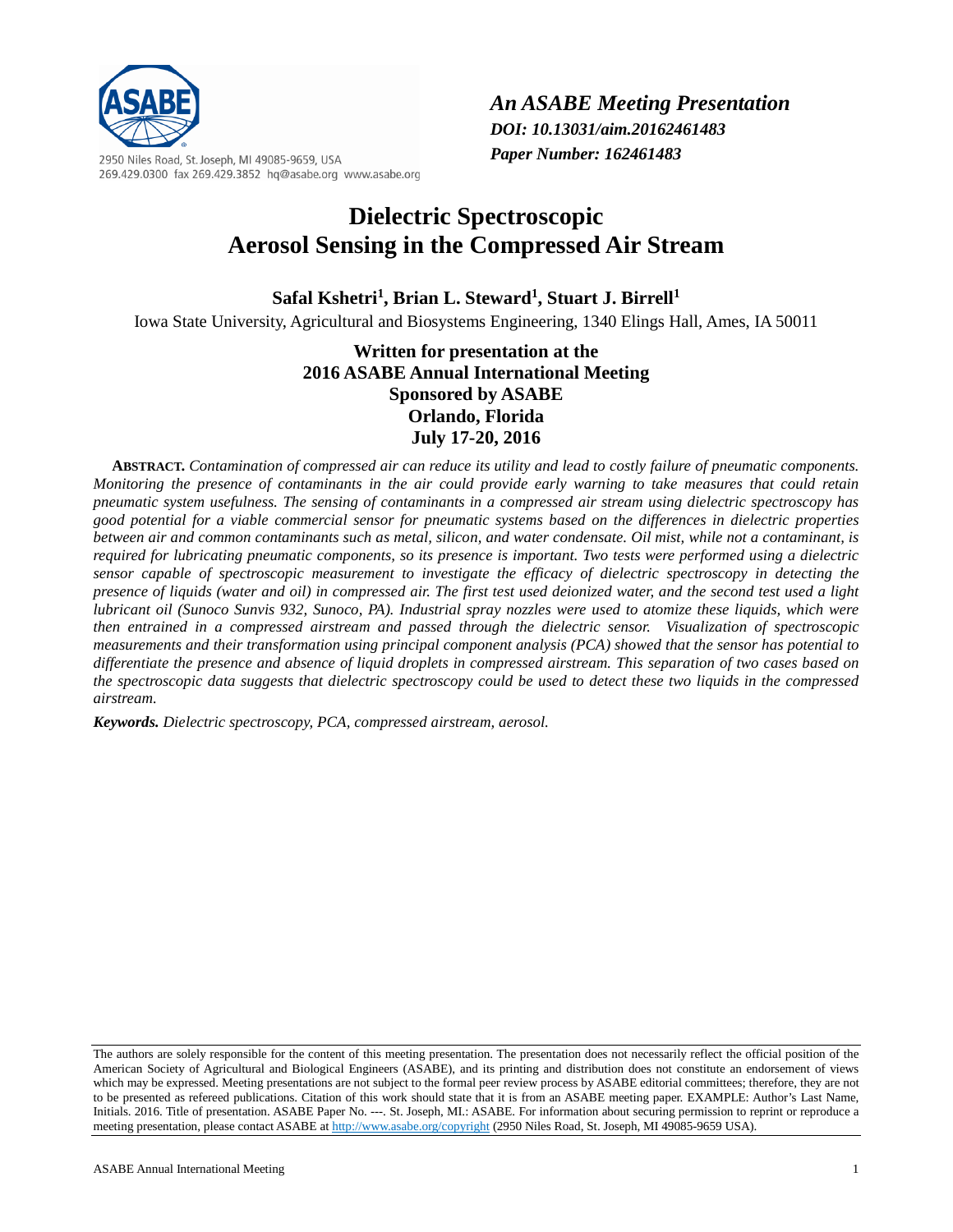## **Introduction**

Compressed air has multiple applications owing to its useful properties. It is used for power transmission and motion control in pneumatic systems, as well as inclusion into different processes like food packaging and processing. Because of its widespread use, it is also known as the fourth utility after water, electricity and natural gas (NREL, 2003). Unlike these other utilities, it can be generated onsite, and thus users have more control over its usage and quality.

However, inefficiency in compressed air systems can greatly reduce its utility. Low efficiency will not only lead to decrease in its productivity, but also make it a very expensive entity. According to the survey from U.S. Department of Energy, about 10% to 30% of the electricity consumed in many facilities is used for compressed air generation. Electricity costs constitute 76% of the cost of compressed air while the remaining costs are due to maintenance and equipment. Research shows that it is the most expensive form of energy available in the plant, since the conversion efficiency from electrical to pneumatic energy is as low as 10 to 19 % (Shanghai and McKane, 2008).

Technology that improves compressed air systems could have a significant impact. A study has shown that improvement in compressed air systems can reduce electricity consumption by 20% to 50 % or more, and thus save substantial expenses for energy (Saidur et al., 2010). Furthermore, a properly managed compressed air system can reduce maintenance and downtime costs, increase productivity, and improve product quality.

Contamination of compressed air is one of the prime reasons for inefficient systems. Water is a typical contaminant found in compressed air, which can corrode and jam pneumatic systems slowing down their operation. The presence of contaminants can also lead to system failure. Monitoring and filtering contaminants can reduce problems and improve the condition of compressed air. Early detection of these contaminants can help plant managers take preventive measures before catastrophic failures occur.

Dielectric spectroscopy has potential as a technology for detecting contaminants in compressed air. Dielectric spectroscopy is the measurement of dielectric properties of a material at multiple frequencies. The dielectric properties of a material explain the electrical interaction between the material and an electric field. Normally, this interaction depends on the frequency of the applied field and can be described best using relative complex permittivity,  $\varepsilon_r = \varepsilon_r' - j\varepsilon_r''$ . The real part  $\epsilon_r'$  denotes the dielectric constant of the material and is a measure of the ability of the material to store electrical energy. The imaginary part,  $\varepsilon_r''$ , denotes the dielectric loss factor and is associated with the loss of energy in a material relative to the applied external electrical field. This relative complex permittivity of the material can be measured as a function of frequency using dielectric spectroscopy (Von Hippel, 1954a). Dielectric spectroscopy has been used for comparing different petroleum fractions (Folgero, 1998; Tjomsland, et al., 1996), sensing moisture dynamics in oil impregnated pressboard (Sheiretov & Zahn, 1995), and monitoring of moisture content and insulation degradation in oil transformers (Koch & Feser, 2004).

The goal of this project was to determine the performance of a sensor collecting dielectric spectroscopic measurements in detecting the presence of liquids, particularly water and lubricating oil, in an air stream.

### **Materials and Methods**

Tests were performed with deionized water and lubricant oil (Sunoco Sunvis 932, Sunoco, PA). An experimental apparatus was built to produce droplets of these liquids and transport them through the dielectric sensor. The capacitance and dissipation factor of the compressed airstream with and without these droplets were measured with an impedance analyzer (model 4192 LF, Hewlett-Packard, Palo Alto, CA, USA) using a dielectric sensor. The measurements were taken over the frequencies ranging from 1MHz to 13 MHz for deionized water and 100 kHz to 13 MHz for oil sampled linearly within decades. Finally, principal component analysis (PCA) was used for analysis of the experimentally collected data.

#### **Experimental Apparatus Design**

The experimental apparatus developed in the project consisted of three main parts. They were: 1) a mechanism to atomize liquids, 2) a test chamber to facilitate effective channeling of aerosol through the sensor, and 3) a hydraulic circuit to meter liquids into the chamber.

#### *1) Atomizing Mechanism*

Industrial hydraulic atomizing nozzles (model 1/4 LN, Spraying Systems Co., Wheaton, IL) were used to generate fine droplets of liquid contaminants that could be entrained in the airstream. These nozzles were capable of producing droplets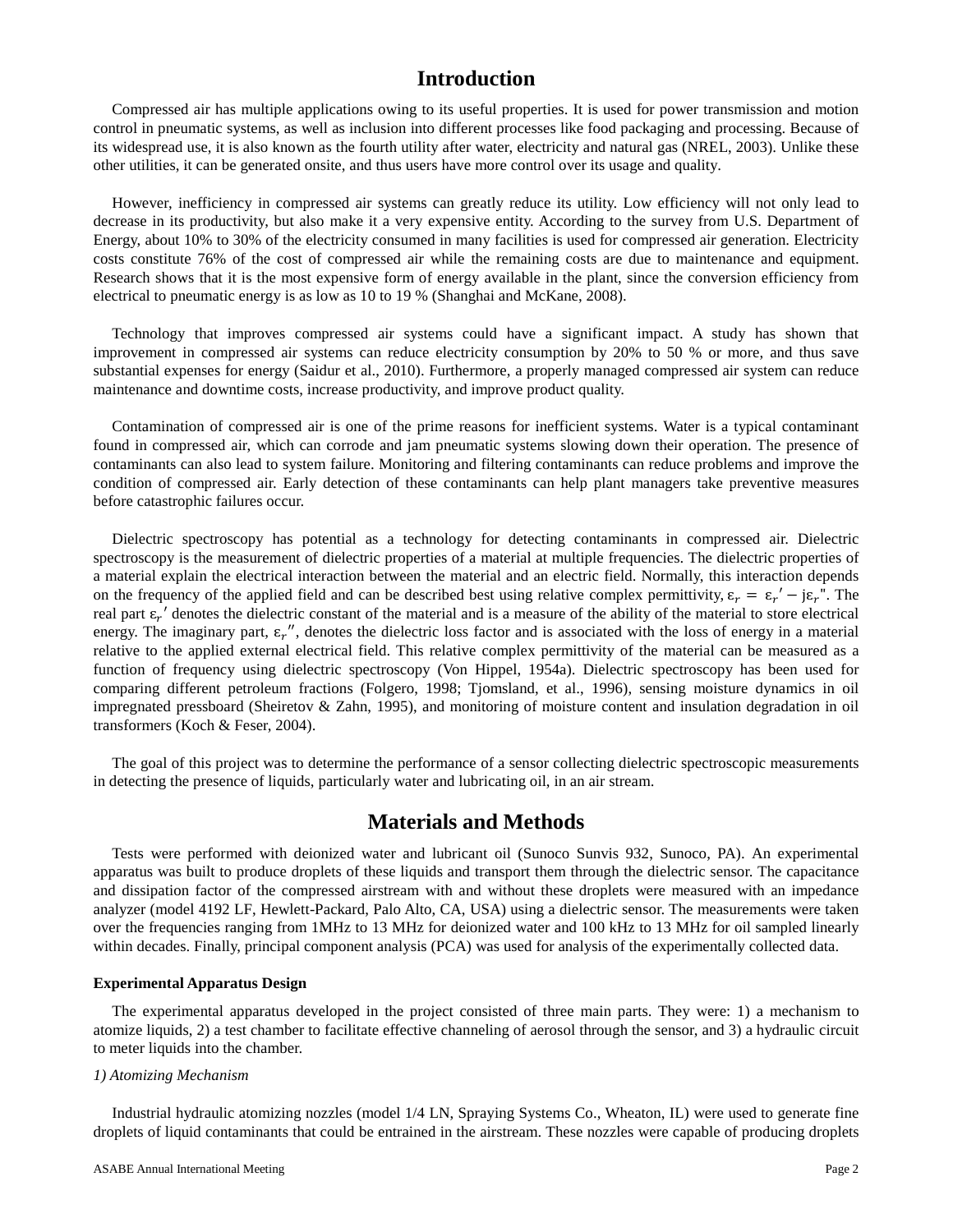#### of sizes 10 to 500 microns in diameter.

#### *2) Experimental Chamber*

An experimental chamber (figure 1) was built for entrainment and transport of liquid droplets through the dielectric sensor. The chamber consisted of a long PVC pipe with relatively larger diameter enclosing the spray area, and smaller PVC pipes and fittings for proper attachment with the dielectric sensor. A model of liquid droplets trajectory was developed and the simulation was used to identify the appropriate sizes of PVC parts required for the chamber. The sensor was connected collinearly with the large chamber to allow effective movement of droplets out of the sensor.



**Figure 1. Experimental apparatus used for the test with deionized water shows the hydraulic circuit and impedance analyzer used for the test.**

The section of the chamber enclosing the spray area was selected to be a four inch in diameter and consisted of two PVC pipes of different length attached by a coupler. Two pipes were used rather than a single long pipe to ease disassembly and adjustments between the tests.

The chamber had attachments for the liquid nozzle and a hose connection to a 2000 ml conical flask at the top-middle and front-bottom sections of the pipe, respectively. The 2000 ml flask was used to collect liquid from the bottom of the pipe when droplets came in contact the inner sides of the tube and coalesced. Wooden stands were built to support and adjust the orientation of the experimental chamber and sensor during the tests. The chamber was adjusted to a 10-15 degree from horizontal angle so that the residue could easily flow to the conical flask without collecting inside the chamber.

#### *3) Hydraulic Circuit*

A hydraulic circuit was developed to meter the test fluids into the experimental chamber. The hydraulic circuit consisted of a reservoir, diaphragm pump, pressure relief valve and hydraulic hoses (Figure 2). The diaphragm pump (model 8030-863-239, Shurflo, Cypress, Ca) moved the test liquids from the reservoir to the nozzle. The pressure relief valve (model 110, Spraying Systems Co., Wheaton, IL) set the nozzle pressure to achieve the required droplet characteristics and flow rate for the tests.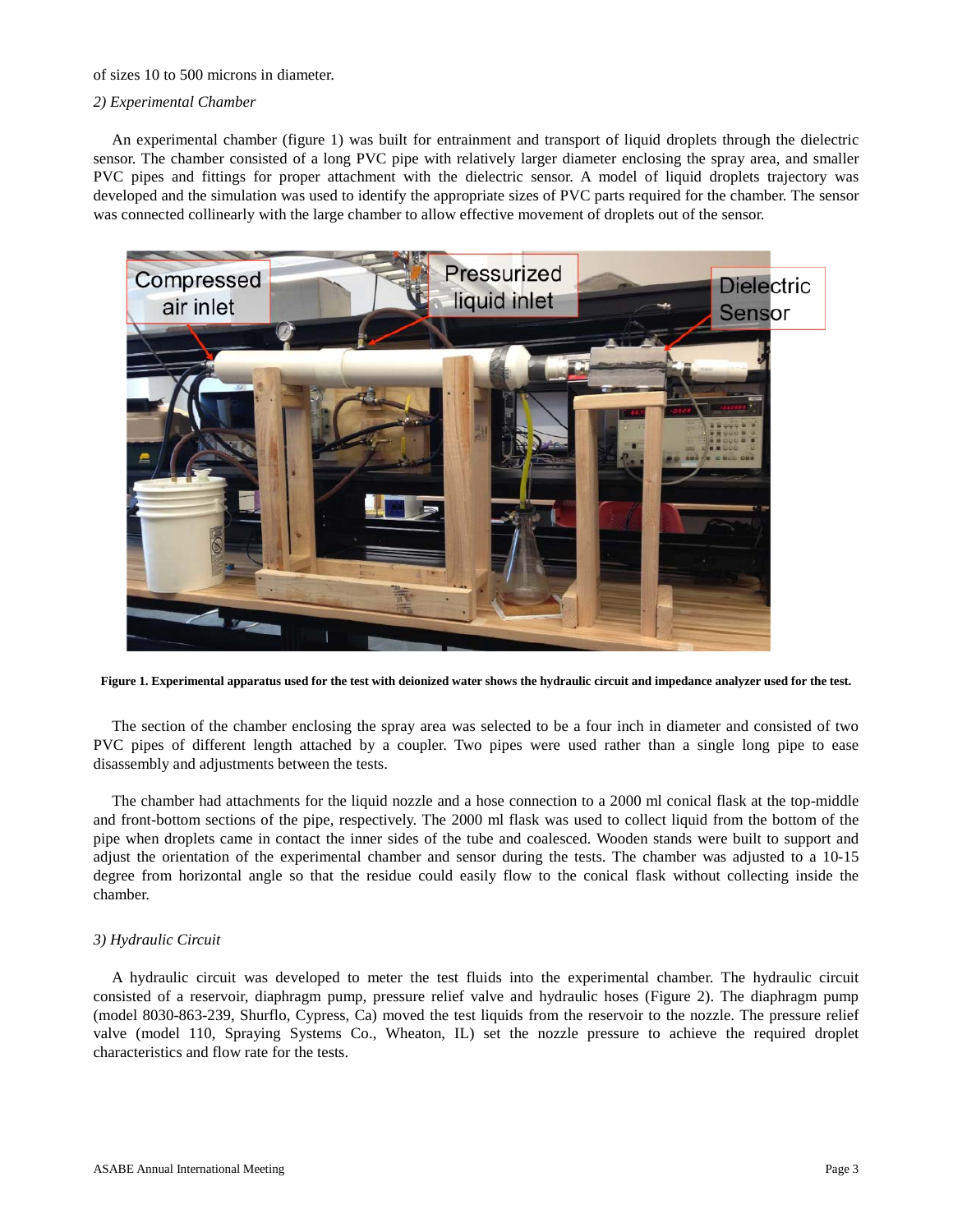

**Figure 2. Schematic of hydraulic circuit used for metering liquids to the nozzle**

#### **Dielectric Sensor**

A dielectric sensor (figure 3) was used for the test. The dielectric sensor is a capacitive sensor primarily consisting of housing and sensing unit. The housing encloses and supports the sensing unit, and has ports for hydraulic connections. The sensing unit consists of a number of cylindrical components functioning as electrodes and shields for taking dielectric measurements. More information on the dielectric sensor can be found in Kshetri (2015).



**Figure 3. Exploded view showing flow-through design of the sensor and arrangement of different metallic parts and dielectric assembled**

### **Test Procedure**

Two separate tests were conducted with: 1) deionized water and 2) air lubricating oil (Sunvis 932, Sunoco, Philadelphia, PA). These tests were conducted inside the lab where the temperature was relatively constant at 21 degrees Celsius. Compressed air available in the lab was used to transport the atomized test liquids through the sensor. The air was supplied at the rear end of the long chamber using three sources of compressed air. The effective flow rate of the air through the sensor was observed to be 40 cubic feet per minute (cfm). An impedance analyzer (model HP 4192A LF, Hewlett-Packard, Palo Alto, CA, USA) was used for taking dielectric measurements of the fluid in the sensor during these tests.

The first test for contaminants in pneumatic systems involved injecting deionized water into the air stream. A nozzle with a 0.5 capacity size was used for the tests. The 0.5 capacity size indicates that the nozzle can produce a flow rate of 0.5 gal/min (1893 ml/min) at 40 psi (276 kPa) inlet pressure. The test was replicated three times, and each replication consisted of more than 25 samples, each for spray and no-spray conditions. The impedance analyzer measured capacitance and dissipation factor at 13 different frequencies ranging from 1 MHz to 13 MHz sampled linearly within decades. After each replication, the dielectric sensor was disassembled, cleaned and dried. This disassembly was done to avoid any possible variation in the data for different replications because of residue that may have collected inside the sensor after each test.

The second test was performed using lubricating light oil. A nozzle with a 1.5 capacity size was used for this test. A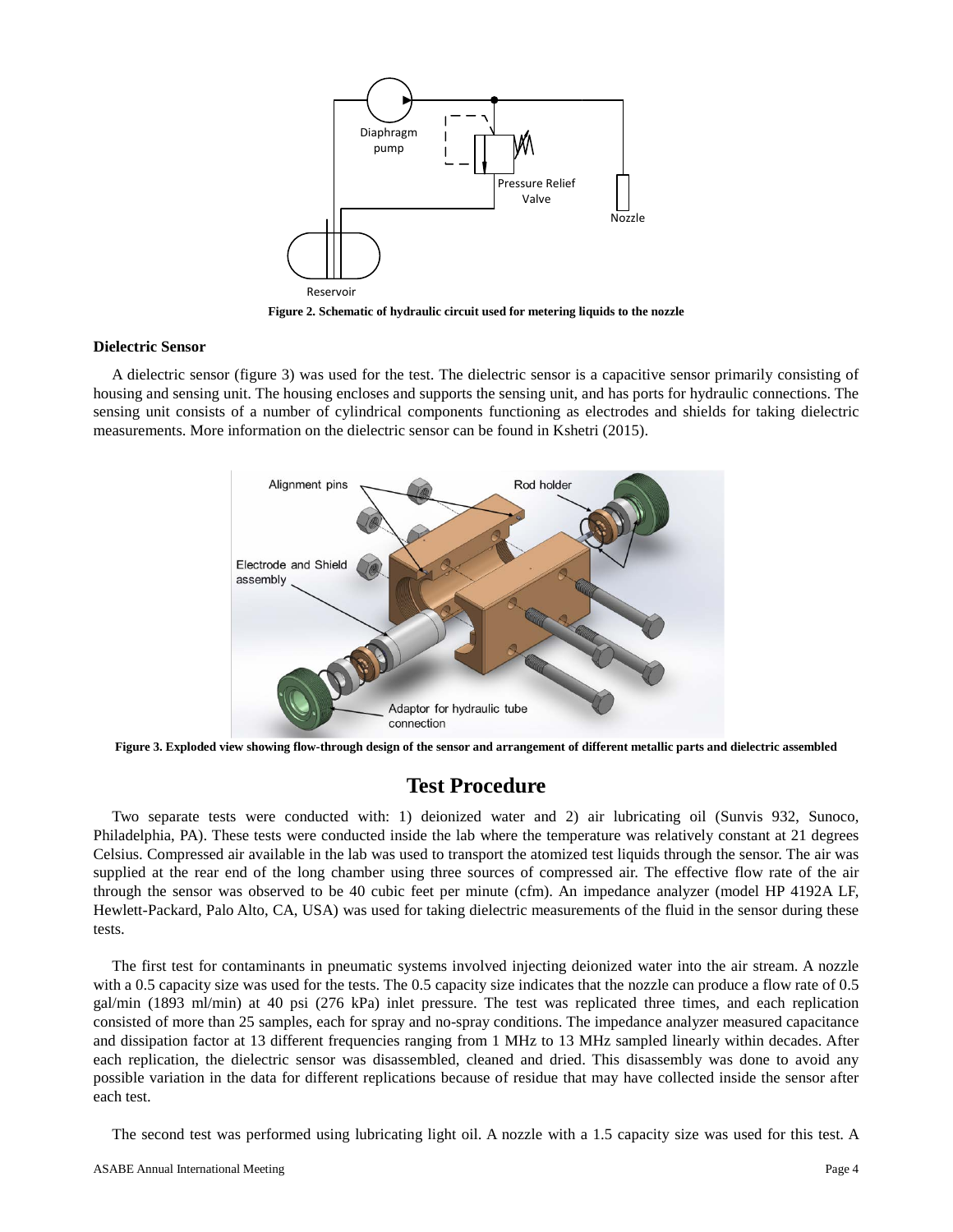higher capacity size nozzle than that used for the water experiment was required because smaller capacity nozzles were unable to atomize the more viscous oil effectively. The test with oil also consisted of three replications, each consisting of 10 to 15 samples for spray and no-spray conditions. Unlike the test with deionized water, the experimental apparatus was not disassembled during the test with oil, and all three replications were performed sequentially at once with alternating spray and no-spray conditions. For this test, additional connectors were added at the outlet end of the dielectric sensor to channel oil droplets to collect in a container inside a fume hood. This approach prevented unwanted exhaust of oil into the air. Additionally, the response of the sensor to oil droplets was mostly unknown since all the pilot tests were conducted solely with water as the test liquid. Therefore, for the test with oil, the frequency analyzer measured capacitance and dissipation factor at 22 different frequencies ranging from 100 kHz to 13 MHz, sampled linearly within decades.

For each test, two cases were identified for data collection: spray and no spray. "Spray" represented a case in which fine liquid droplets, entrained in the compressed air, passed through the sensor. "No-spray" represented a case in which only compressed air passed through the sensor. Capacitance and dissipation factor were measured for these two cases at multiple frequencies. These dielectric data were then statistically analyzed to find out the effectiveness of the dielectric sensor in predicting the presence of the liquid droplets in the compressed air.

| Table 1. Experimental design for the test with deionized water and light oil shows the replications performed, number of samples used and the |  |
|-----------------------------------------------------------------------------------------------------------------------------------------------|--|
| cases used for training and test sets                                                                                                         |  |

| <b>Tests with</b>      | <b>Replications</b> | <b>Cases</b> | <b>Samples</b> |
|------------------------|---------------------|--------------|----------------|
| <b>Deionized Water</b> | 3                   | Spray        | 125            |
|                        |                     | No-spray     | 85             |
| Light Oil              | 3                   | Spray        | 35             |
|                        |                     | No-spray     | 35             |

# **Results and Discussion**

The visual inspection of the data for both the tests showed that there was distinct variations in the capacitance measurements (4a and 5a) for spray and no spray cases. While the variation in dissipation factor measurements was not very clear (4b and 5b). The capacitance of the sensor increased across all the frequencies when liquid droplets were entrained in the airstream. This effect was probably because of the increase in the effective dielectric constant of the compressed air stream due to presence of deionized water and oil, both of which have a higher dielectric constant than air. Air has dielectric constant of 1, while deionized water and oil have dielectric constant of 80 and 3.9 respectively. Since capacitance has direct relationship with dielectric constant, the increase in dielectric constant of the compressed may have increased the capacitance measurements.



**Figure 4. (a) Capacitance and (b) dissipation factor values scaled to minimum zero and maximum one for spray (blue lines) and no-spray (red lines) cases across multiple frequencies for tests with deionized water.**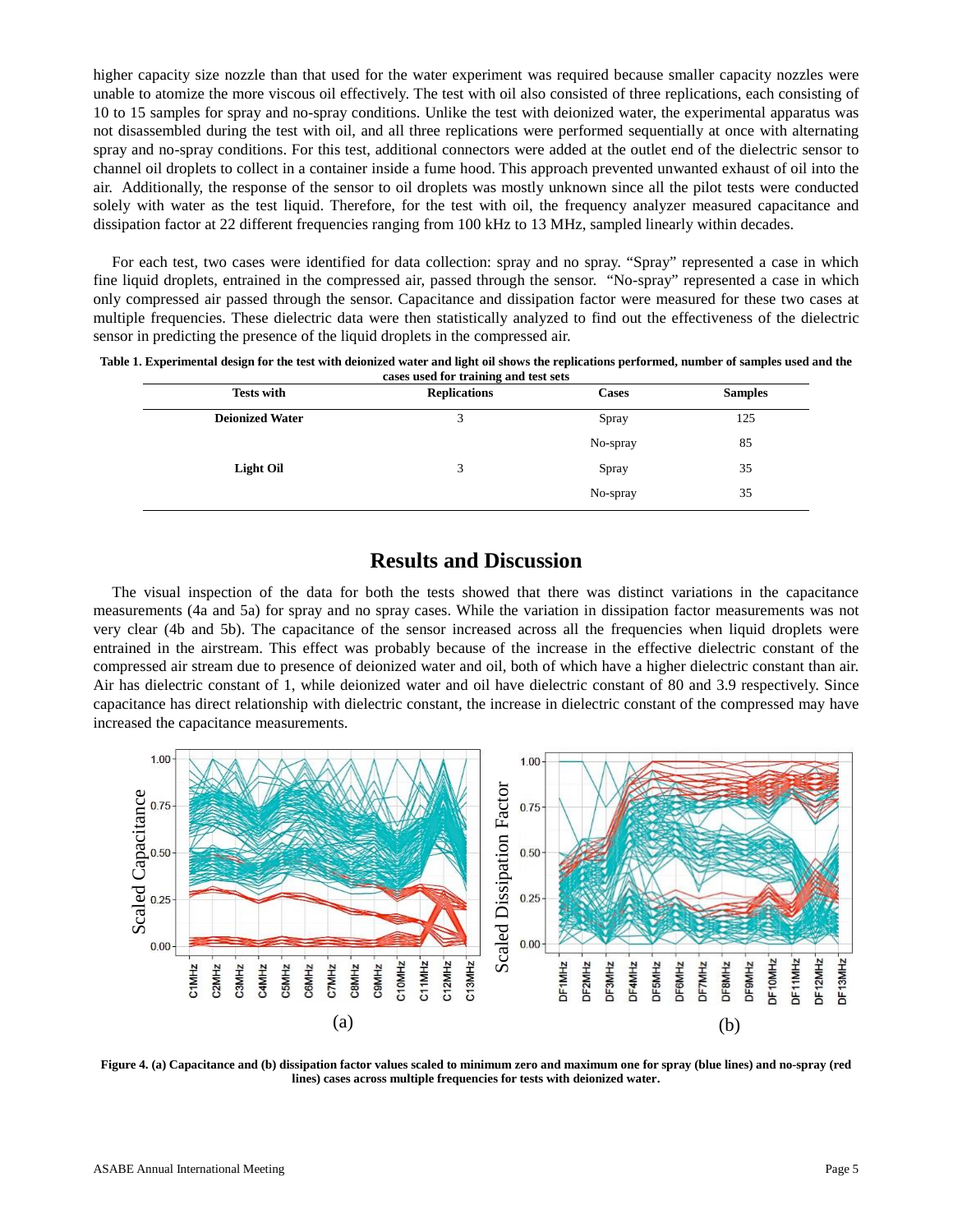

**Figure 5. (a) Capacitance and (b) dissipation factor values scaled to minimum zero and maximum one for spray (blue lines) and no-spray (red lines) cases across multiple frequencies for tests with light oil.**

The spray and no-spray cases for the tests with deionized water and oil were completely separable when data were transformed using principal component analysis (PCA). PCA transformed the data by projecting them onto linearly uncorrelated principal components (PC). The projected data on principal components are called scores. For tests with deionized water and oil, the first two principal components were enough to explain 93% and 92% of the variation in the data, respectively. Therefore, first two principal components were chosen for transformation of the measured dielectric data. Figure 6 and 7 show the resulting PCA scores plotted on the selected principal components for deionized water and oil respectively.



**Figure 6. Dielectric spectroscopic data from the test with deionized water projected on the first two principal components. Red and Blue represent data points for no-spray and spray cases respectively.**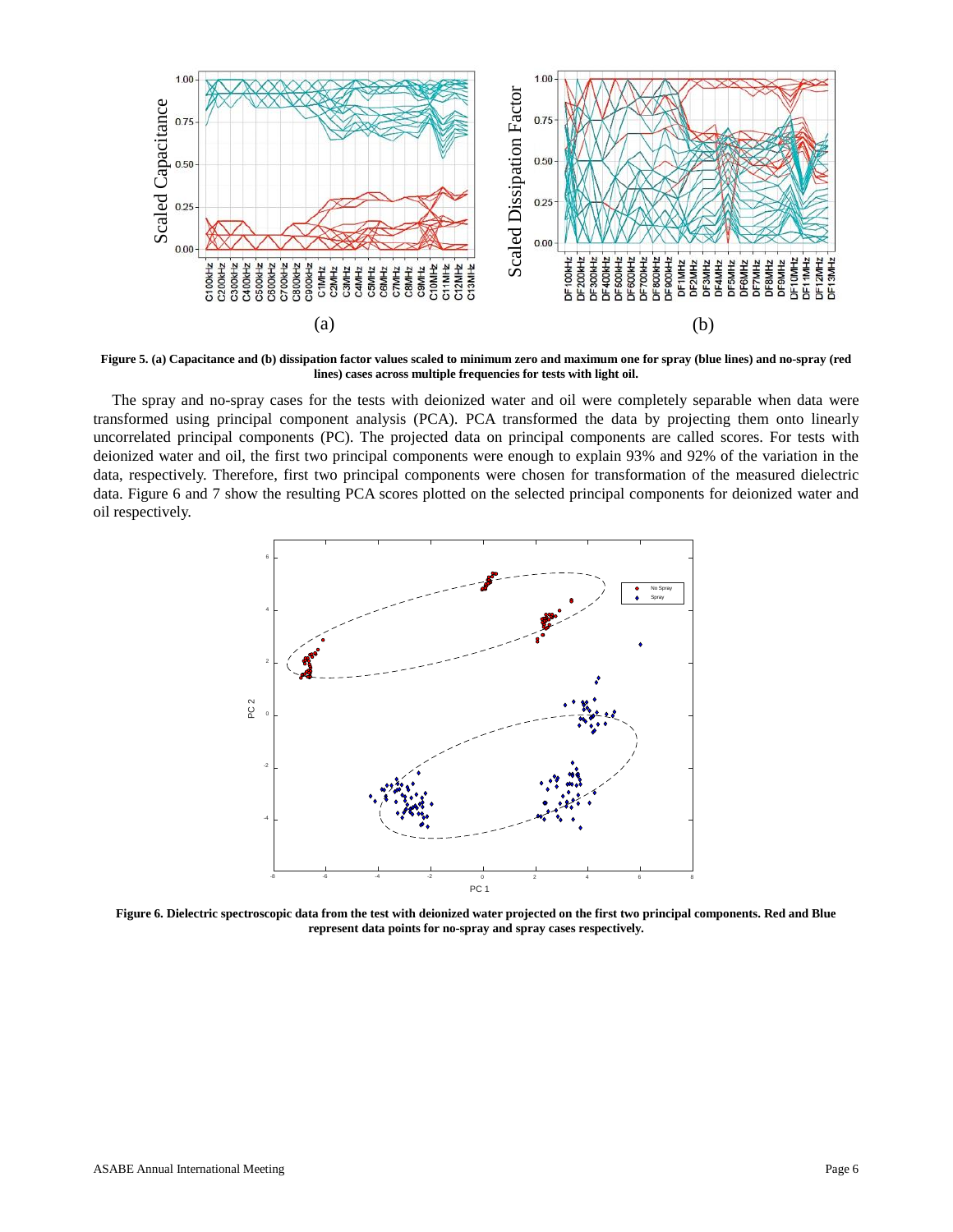

**Figure 7. Dielectric spectroscopic data from the test with oil projected onto the first two principal components. Red and Blue represent data points for no-spray and spray cases respectively.**

Both these plots show that the variations in the measurements were not only due to spray and no-spray cases, but also due to differences in the replications. Since data points for spray and no-spray cases are distinctly separated in the plane formed by two principal components, it shows that dielectric sensor was successful in capturing the differences in dielectric properties of the air stream due to the presence and absence of liquid droplets in both the tests.

### **Conclusions**

From this research, it can be concluded that the dielectric spectroscopic sensing has potential to be used for the detection of the presence of oil and water droplets in the compressed airstream.

#### **Acknowledgements**

This project was supported by the National Fluid Power Association (NFPA) and the Iowa State Experiment Station.

### **References**

Davis, J. (2007). Air contamination: Is oil really the problem? *Filtration and Separation*, *44*(4), 25–27.

Folgero, K. (1998). Broad-Band Dielectric Spectroscopy of Low Permittivity Fluids using One Measurements Cell. *Instrumentation and Measurement, IEEE Transactions on, 47*(4), 881-885.

- US Department of Energy. (2003). Improving Compressed Air System Performance a Sourcebook for Industry. Washington, D.C: United States. Dept. of Energy. Retrieved from http://energy.gov/eere/amo/downloads/improving-compressed-airsystem-performance-sourcebook-industry
- Koch, M., and Feser, K. (2004). Reliability and Influences on Dielectric Diagnostic Methods to Evaluate the Ageing State of Oil-paper Insulations. Retrieved 05 18, 2014,

fro[m www.unistuttgart.de:http://www.unistuttgart.de/ieh/forschung/veroeffentlichungen/2004\\_aptadm\\_koch.pdf](http://www.unistuttgart.de:http:/www.unistuttgart.de/ieh/forschung/veroeffentlichungen/2004_aptadm_koch.pdf)

Kshetri, Safal, "Development of dielectric spectroscopic sensor for contaminant detection in a hydraulic fluid and a compressed air stream" (2015). *Graduate Theses and Dissertations*. Retrieved from http://lib.dr.iastate.edu/etd/14547

National Renewable Energy Lab., Golden, CO. (US). (2003). Improving Compressed Air System Performance: A Sourcebook for Industry (No. DOE/GO-102003-1822). Retrieved from http://www.osti.gov/scitech/biblio/15006054.

Rollins, J. P. (2003). *Compressed Air and Gas Institute*. Englewood Cliffs: Prentice Hall.

Saidur, R., Rahim, N. A., and Hasanuzzaman, M. (2010). A review on compressed-air energy use and energy savings. *Renewable and Sustainable Energy Reviews*, 14(4), 1135–1153.

Shanghai, H. Q., & McKane, A. 2008. Improving Energy Efficiency of Compressed Air System Based on System Audit.